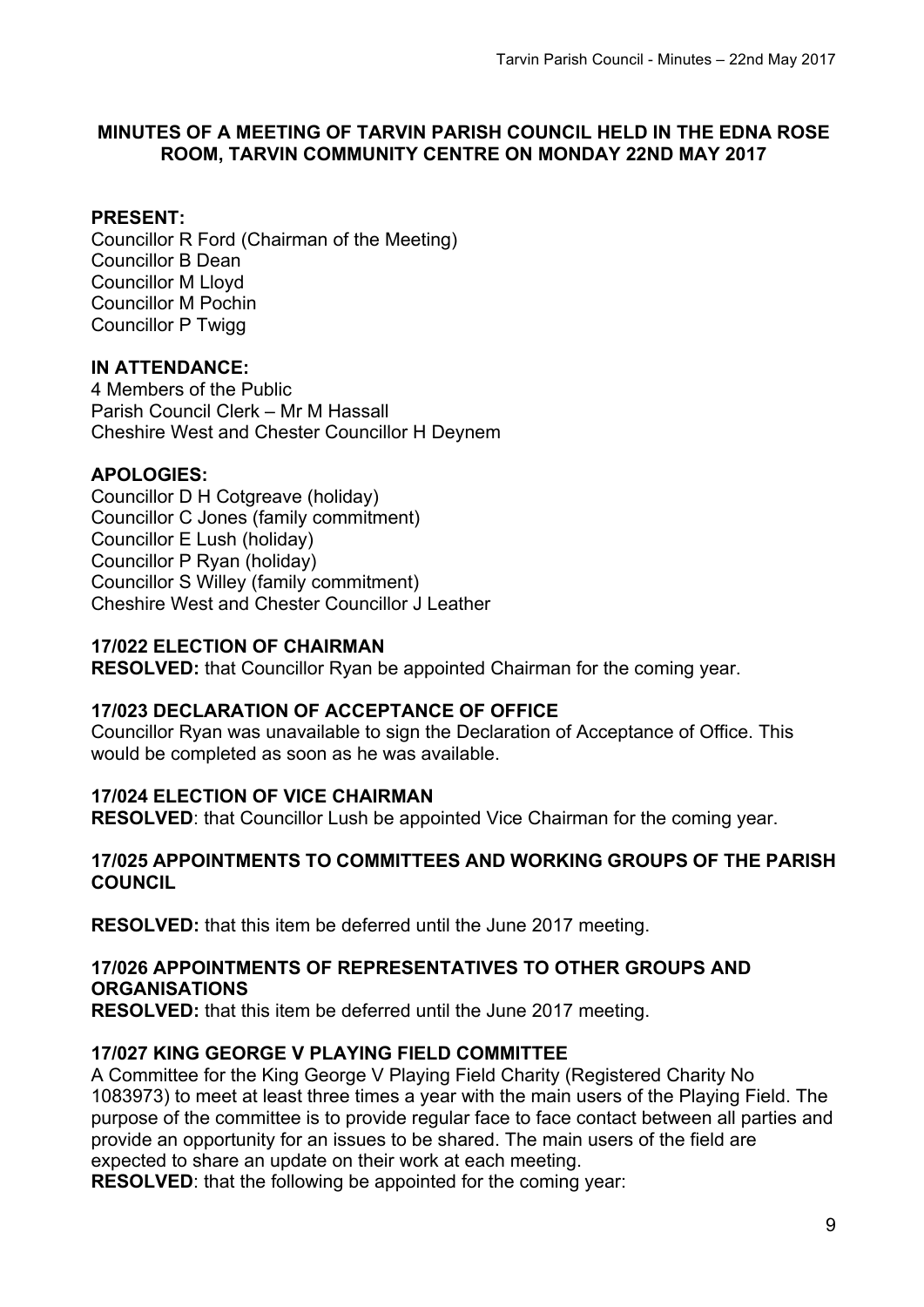Councillors C Jones, M Pochin, P Twigg. Councillor Twigg to act as Chairman of the Committee.

#### **17/028 DECLARATIONS OF INTEREST, DISCLOSABLE PECUNIARY INTERESTS, AND DISPENSATIONS**

### **17/028.1 New Written Requests for Dispensations**

There were no new requests.

### **17/028.2 Declarations of Interest**

Members were invited to declare any Disclosable Pecuniary or other Interest in any item of business on the agenda and, if necessary, leave the meeting prior to discussion of that item.

No such declarations were made.

### **17/028.3 Members Declarations**

Members were reminded that they should check that their Members Declaration of Interests were up to date

### **17/029 OPEN FORUM**

**RESOLVED:** that the Council meeting be adjourned for the Open Forum.

### **17/030 PARISH COUNCIL MEETING**

**RESOLVED**: that the Council meeting be reconvened.

**17/031 REPORT ON OPEN FORUM** (This minute was not reported to Council in the formal meeting. It is a record of the items raised in the Open Forum)

Borough Councillor Deynem had reported that he and Borough Councillor Leather each had a member's budget of £5,000 for the coming financial year. He had agreed to forward a copy of the eligibility criteria of the Award Scheme to the Clerk and also to Tarvinonline.

### **17/032 MINUTES OF THE MEETING HELD ON 24TH APRIL 2017**

**RESOLVED:** that the minutes of the meeting held on 24th April 2017 be signed by the Chairman of the meeting as a correct record.

#### **17/033 REPORT ON ACTIONS ARISING FROM THE MEETING ON 24TH APRIL 2017 NOT COVERED BY THE AGENDA**

**17/033.1 Tarvin Primary School Grant Application** (Previous Minute 17/011.1.1) The meeting noted that an amended application had been received from Tarvin Primary School.

### **17/033.2 Churchyard Grant** (Previous Minute 17/017.4)

The appeal against the original decision had been successful and a grant of £685.00 for St Andrews Church had been received. The meeting noted that in future for a grant application to be considered St Andrews Church would need to provide Council with copies of all Churchyard expenditure and Council would only be able to claim a grant for the Church against that expenditure.

### **17/034 CO-OPTION OF NEW COUNCILLOR**

The meeting noted that there was still one vacancy to be filled by co-option and that the position would continue to be publicised.

# **17/035 PLANNING MATTERS**

**17/035.1 Planning Applications**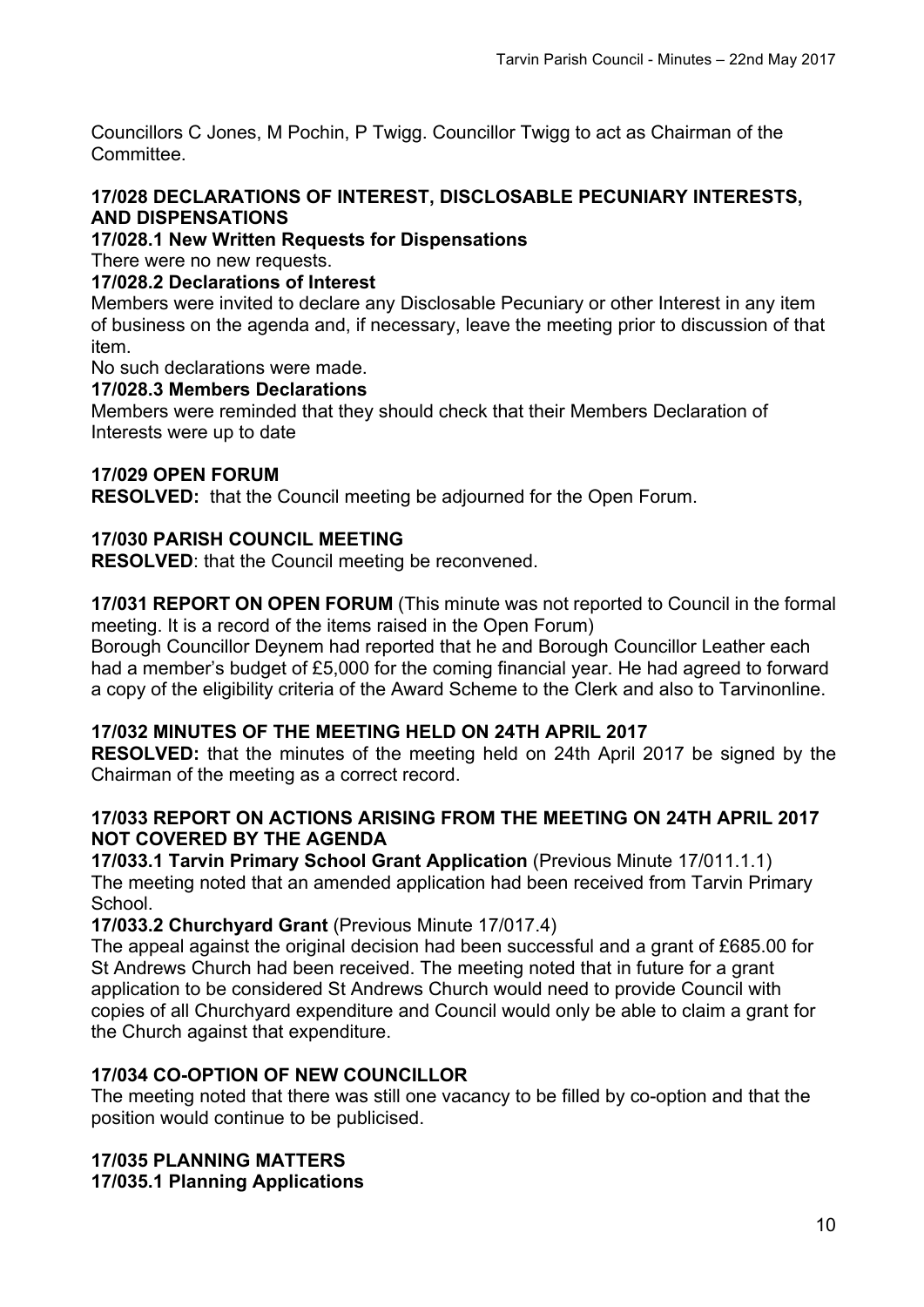### **RESOLVED: that the following comments be made on the planning applications submitted**

**17/01523/S73** - Amendments to planning permission 15/05022/FUL. The changes to the design will enhance the barn design and provide additional accommodation to Unit 3. The application relates to changing two ground floor windows to Plot 2 into doors, which access the internal courtyard.

The changes to Plot 3, relate to infilling the under croft to form additional accommodation to the Living Room – Oscroft Farm, Shay Lane, Oscroft.

Comment: No Objections

**17/01546/FUL** – Detached Garage Building - Oscroft Farm, Shay Lane, Oscroft

Comment: No Objections

**17/01787/FUL** – Single storey front extension and two storey side extension – 12 Small Holdings, Tarporley Road, Tarvin

Comment: No Objections

### **17/035.2 Oscroft Farm, Shay Lane, Oscroft**

**RESOLVED:** that the Clerk ask the Enforcement Officer to ensure that the new fencing complied with Planning Approval.

#### **17/035.3 Notices**

The following notices had been received:

**17/00759/FUL** – Part conversion of garage and elevational changes to rear elevation – 3 Brereton Close, Tarvin – **PERMISSION**

**17/00874/FUL** - Two storey extension to side /rear and single storey extension to side - Bruntsfield Cottage, Barrow Lane, Tarvin - **PERMISSION**

**17/00957/FUL** – Change of use from car sales to offices and showroom and external alterations - Storage Land, Brook House Farm, Kelsall Road, Tarvin - **PERMISSION 17/00776/FUL** – Erection of Timber Store Room – Tarvin Professional Centre, Meadow Close, Tarvin - **PERMISSION**

### **17/036 KING GEORGE V PLAYING FIELD**

#### **17/036.1 Field Committee Meeting**

Draft minutes of the meeting held on 27th April 2017 had been forwarded to Councillors and were noted.

#### **17/036.2 Picnic Table**

Councillor Twigg reported that a keystone metal picnic table had been ordered from Wicksteed Leisure Ltd at a cost of £1,162.00 plus VAT

#### **17/036.3 Matting**

Councillor Twigg reported that safety grass matting had been ordered to go around the benches on the field.

#### **17/036.4 Tennis Club Legal Agreement**.

The £300.00 deposit had been received and the Clerk had met with Cullimore Dutton, Solicitors, on 17th May 2017. Cullimore Dutton would be amending the draft paperwork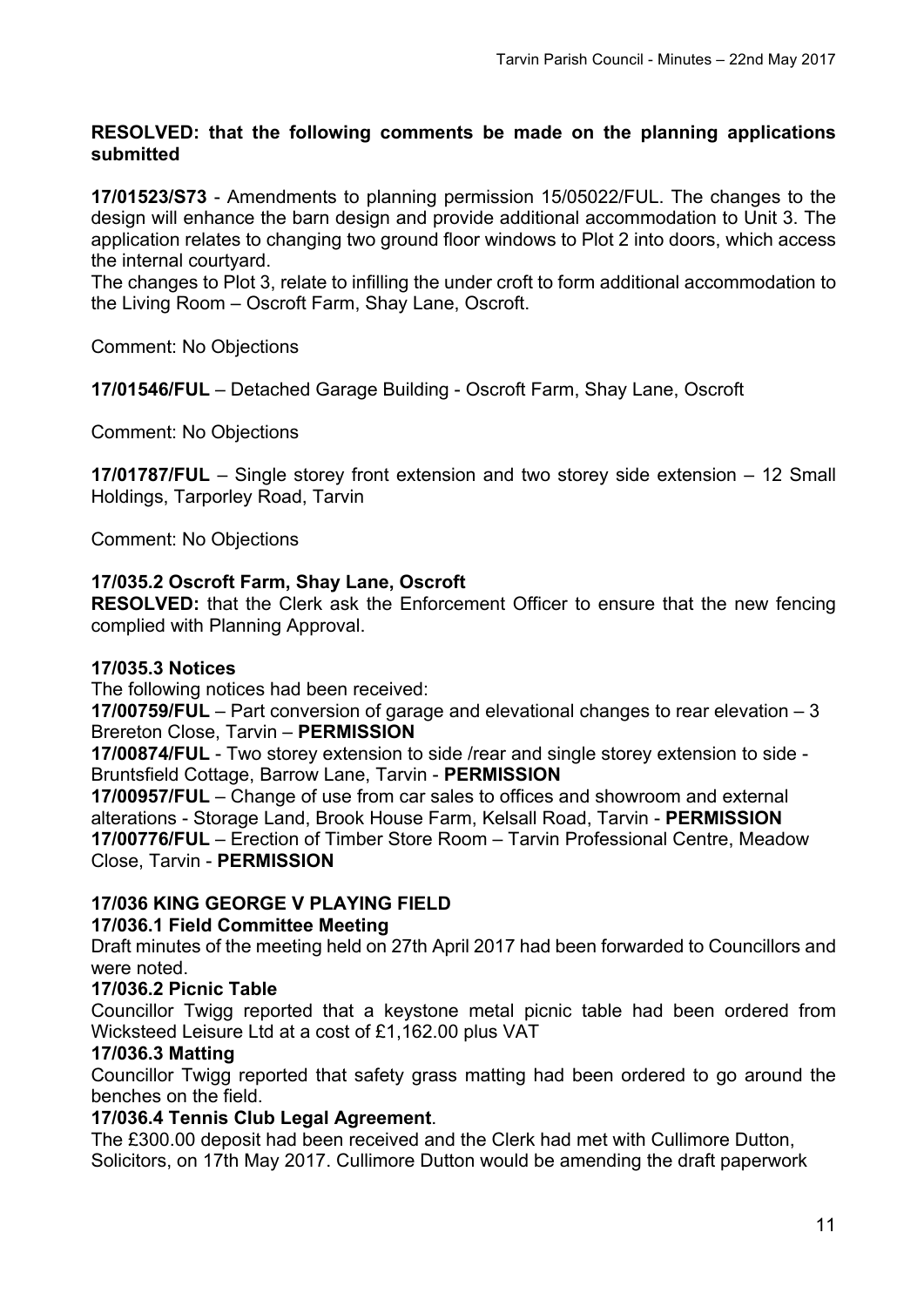prepared by the Tennis Club and then forwarding it along with an additional document to the Tennis Club Solicitor for signing by the Tennis Club.

# **17/036.5 Tree Survey**

The three year survey had been due in May 2017. Canopy Tree Care had provided a written quotation of £250.00 which had been accepted by the Clerk who had then asked them to carry out the work. A copy of the report is attached to the minutes.

**RESOLVED**: that the Clerk ask for individual quotes on tree maintenance for all trees in the M and ML categories.

#### **17/036.6 Tree between Children's Play Area and 18 Crossfields behind the Play Area**  (Previous Minute 17/010.4)

A quotation of £350.00 had been received to remove the tree which was allegedly damaging the property at 18 Crossfields.

**RESOLVED**: that the quotation be accepted.

# **17/037 NEIGHBOURHOOD PLANNING**

### **17/037.1 Central Gowy (South) Neighbourhood Development Plan (which includes Bruen Stapleford).**

The plan had been forwarded to Cheshire West and Chester Council and the public consultation period was from 27th April to 12th June 2017.

### **17/037.2 Tarvin Neighbourhood Draft Plan**

**RESOLVED:** that an Extraordinary Council Meeting be arranged during the next two weeks to enable Council to meet with the Neighbourhood Plan Steering Group to agree the amended draft Neighbourhood Plan providing that the work being undertaken by Cheshire Community Action had been completed. The date would be confirmed by the Clerk and would be on an evening convenient to as many Councillors and members of the Steering Group as possible.

### **17/038 PUBLIC COMMENTS FROM THE ANNUAL PARISH MEETING**

A report from Councillor Lush, along with the draft minutes of the meeting prepared by the Clerk, had been forwarded to Councillors.

**RESOLVED**: **(17/038.1)** that Councillors give further thought to the suggestions regarding Park Lane and that the item be examined at the June 2017 Council Meeting

**RESOLVED**: **(17/038.2)** that Council consult with local residents via Tarvinonline regarding Park Lane and that feedback be examined at the June 2017 Council Meeting. **RESOLVED: (17/038.3)** that Councillors give consideration to thoughts on how to generate more interest in the Annual Parish Meeting and bring them to the June 2017 Council Meeting.

**RESOLVED: (17/038.4)** that the Clerk inform the Community Centre and Tarvin Community Woodland Trust of the comments regarding co-ordinating Information Drops. **RESOLVED: (17/038.5)** not to amend Councils number or timing of Information Drops.

# **17/039 POLICIES/PROCEDURES**

# **17/039.1 Grants to Local Organisations**

**RESOLVED: (17/039.1.1)** that a small working party of Councillors be established to consider future grants to local organisations and to then present proposals to Council for consideration. The working party would be chosen as soon as all the applications had been received to ensure that it would not consist of Councillors who had an Interest in any of the applications.

**RESOLVED: (17/039.1.2)** that the Clerk draft amended guidelines and procedure for consideration by Council.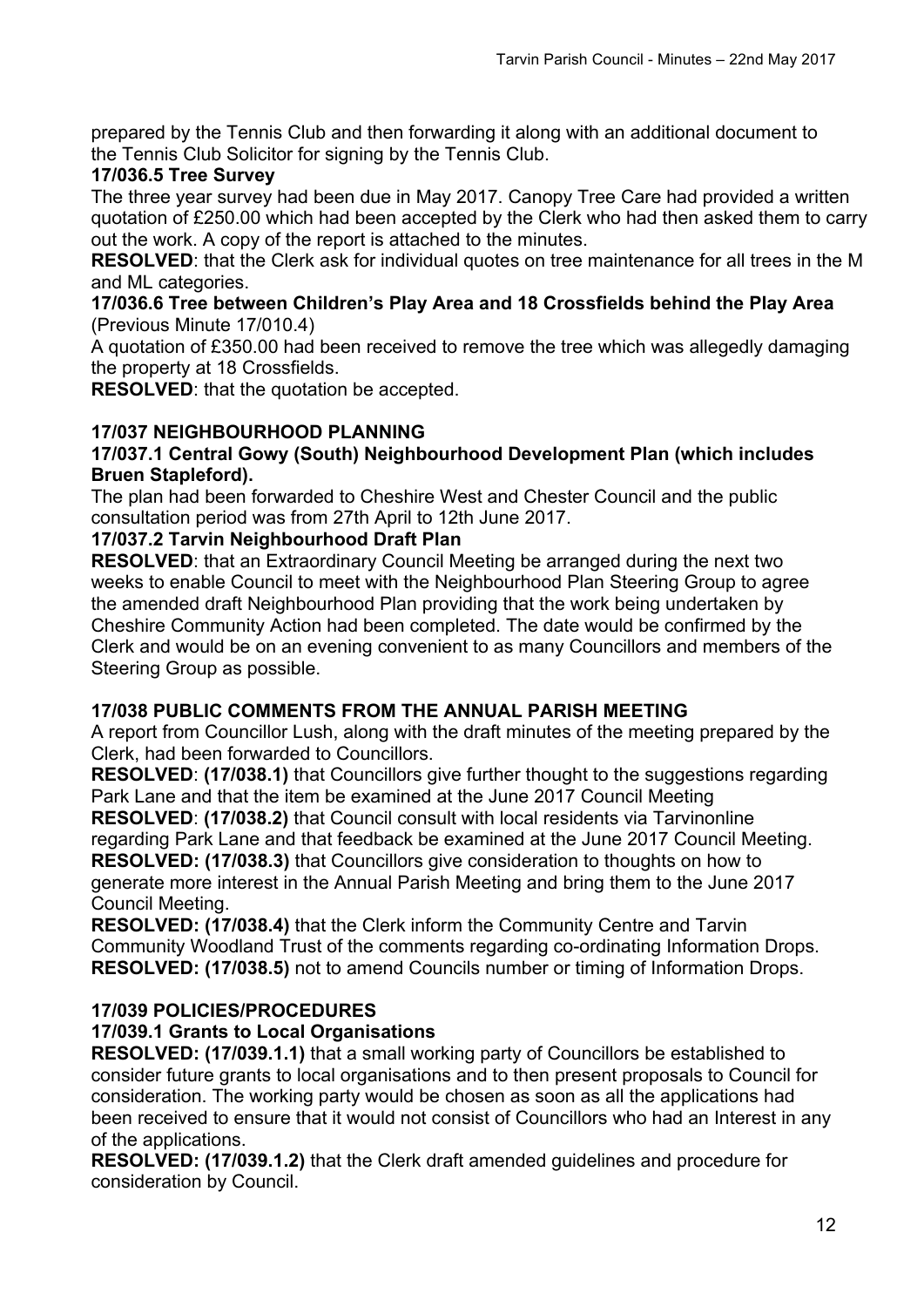# **17/039.2 Use of Cheques**

Section 150(5) of the Local Government Act 1972 requiring all cheques to be signed by two elected members had been repealed.

**RESOLVED: (17/039.2.1)** that until a new bank mandate was in place the Clerk be authorised to be one of the signatures on cheques (others authorised by the bank were Councillors Cotgreave and Lush – the bank had previously approved the Clerk as a signatory)

**RESOLVED: (17/039.2.2)** that the Clerk draft amended the Finance Standing Orders for consideration by Council to enable payments to be made by Internet Banking rather than by cheque.

# **17/040 LIST OF OUTSTANDING ITEMS**

The meeting considered the list of outstanding items.

**Item 2**. **Hedge.** The hedge had not been replaced and Cheshire West and Chester Council were considering whether or not to take legal action.

**Item 4.6 Trees on Heath Drive.** The work had been carried out on the three trees.

### **17/041 FIVE BARRED GATE ACCESS FROM SAXON HEATH TO BROOMHEATH LANE**

A copy of a letter from Tarvin Community Woodland Trust is attached to the minutes. **RESOLVED:** that the Clerk inform the Trust that the suggestions would be considered with Highways when the Estate had been adopted by Cheshire West and Chester Council.

# **17/042 CLERK'S REPORT/CORRESPONDENCE**

**17/042.1** The following had been forwarded to Councillors:

a. Cheshire Association of Local Councils E Bulletins

b. Residents Group Update regarding the possible Gypsy and Traveller Site

c. Speedwatch Meeting – Mickle Trafford Police Station – 18th May 2017

d. Cheshire Association of Local Councils – Parish Forum – Police Issues - 13th June 2017

e. Tarvin Community Woodland Trust – Minutes of May 2017 meeting

**17/042.2** New Road Surface Treatment Works Tarvin

Two complaints had been received regarding the poor quality of work. They had been forwarded to Highways who had responded to both residents and both were satisfied that their concerns had been addressed by Highways.

### **17/043 FINANCIAL MATTERS**

**17/043.1 RESOLVED:** that the following payments be authorized:

| <b>Payee</b>                      | <b>Detail</b>                        | <b>Amount to be Paid</b> |
|-----------------------------------|--------------------------------------|--------------------------|
| <b>VAT</b>                        | Net Amount to Charge                 | <b>Budget available</b>  |
|                                   | against budget                       | before payment           |
| <b>Fastrack Maintenance Ltd</b>   | <b>Grass Cutting</b>                 | 303.53                   |
| 50.59                             | 252.94                               | 2,935.00                 |
| <b>JDH Business Services Ltd</b>  | Internal Audit Year to March<br>2017 | 154.80                   |
| 25.80                             | 129.00                               | 430.00                   |
| <b>United Utilities Water Ltd</b> | Qtr. to April 2017                   | 27.45                    |
| 0.00                              | 27.45                                | 300.00                   |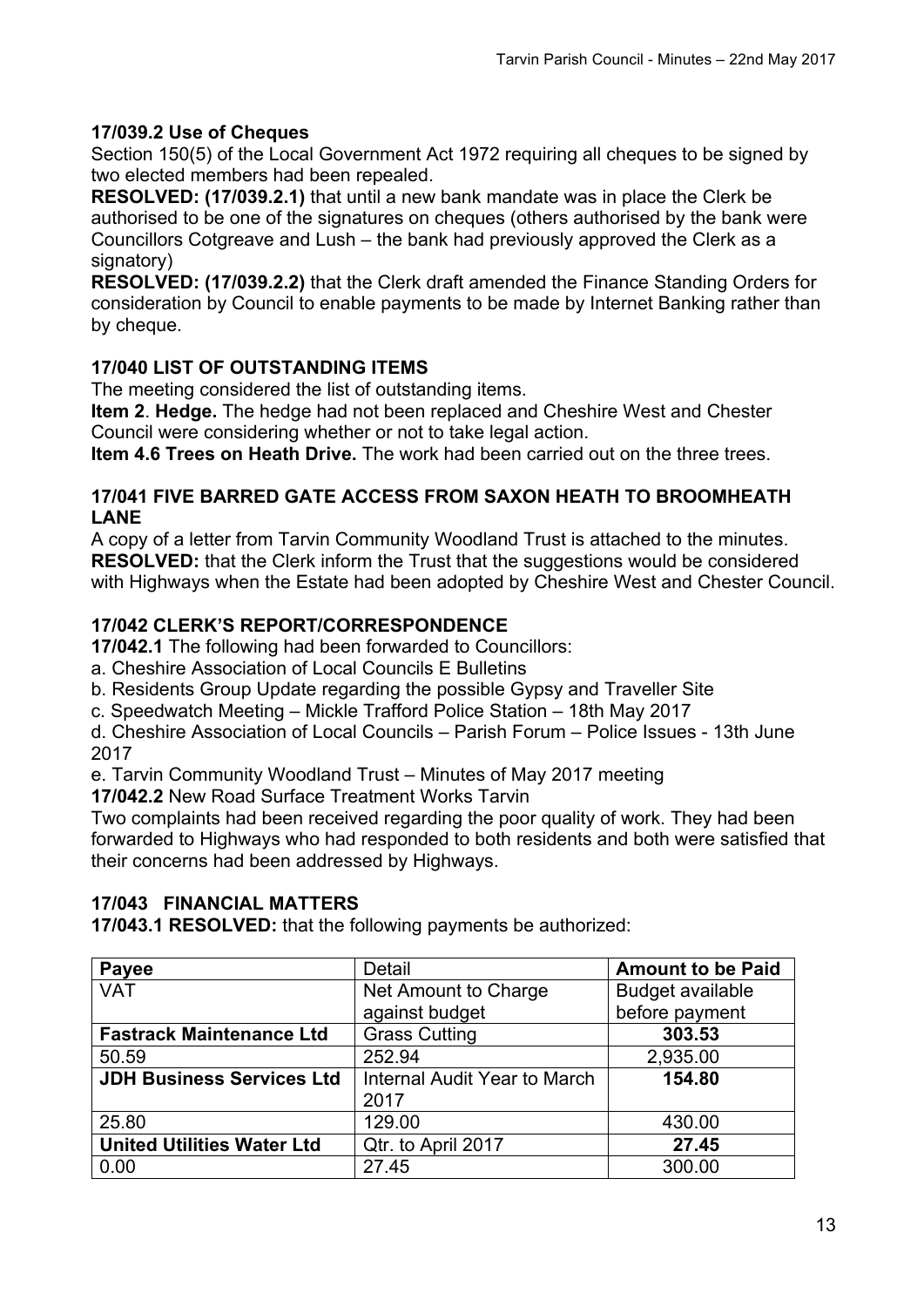| <b>St Andrews Church</b>          | Churchyard Grant Year to     | 685.00    |
|-----------------------------------|------------------------------|-----------|
|                                   | March 2017                   |           |
| 0.00                              | 685.00                       | 0.00      |
| <b>Canopy Tree Care</b>           | Carrying out three year tree | 250.00    |
|                                   | survey on King George V      |           |
|                                   | <b>Playing Field</b>         |           |
| 0.00                              | 250.00                       | 900.00    |
| Mr P Ryan                         | Reimbursement of             | 22.08     |
|                                   | Expenditure - Defibrillator  |           |
|                                   | Signage                      |           |
| 0.00                              | 22.08                        | 500.00    |
| <b>Tarvin Community Centre</b>    | Grant                        | 1,200.00  |
| 0.00                              | 1,200.00                     | 2,900.00  |
| <b>Tarvin Community</b>           | Grant                        | 1,000.00  |
| <b>Woodland Trust</b>             |                              |           |
| 0.00                              | 1,000.00                     | 1,700.00  |
| <b>Tarvin Village Summer Fete</b> | Grant                        | 300.00    |
| 0.00                              | 300.00                       | 700.00    |
| <b>Ashton Hayes and Tarvin</b>    | Grant                        | 150.00    |
| <b>Flower Club</b>                |                              |           |
| 0.00                              | 150.00                       | 400.00    |
| <b>Tarvin Christmas Market</b>    | Grant                        | 150.00    |
| 0.00                              | 150.00                       | 250.00    |
| <b>2nd Tarvin Brownies</b>        | Grant                        | 100.00    |
| 0.00                              | 100.00                       | 100.00    |
| <b>Digital Impressions</b>        | <b>Newsletters</b>           | 120.00    |
| 0.00                              | 120.00                       | 2,500.00  |
| <b>CPRE</b>                       | Annual Membership to         | 36.00     |
|                                   | March 2018                   |           |
| 0.00                              | 36.00                        | 229.85    |
| <b>Payroll</b>                    | May 2017                     | 744.52    |
| 0.00                              | 744.52                       | 12,812.76 |

# **17/043.2 Direct Debit**

The meeting noted that the following payment had been made by direct debit on 2nd May 2017

British Telecom Plc – Telephone and Internet – £57.45

### **17/043.3 Internal Audit Report**

The report completed by the Internal Auditor was examined and agreed. The meeting was particularly pleased to note the comment regarding Council being correct by not implementing the external auditor recommendations regarding charity income and expenditure.

### **17/043.4 Annual Governance Statement**

The Annual Governance Statement was read, completed, and signed by the Chairman of the meeting and the Clerk.

### **17/043.5 Accounting Statements**

The Accounting Statements for the year ended 31st March 2017 were approved and signed by the Chairman of the meeting and by the Clerk confirming that the return represented fairly the financial position of the Council.